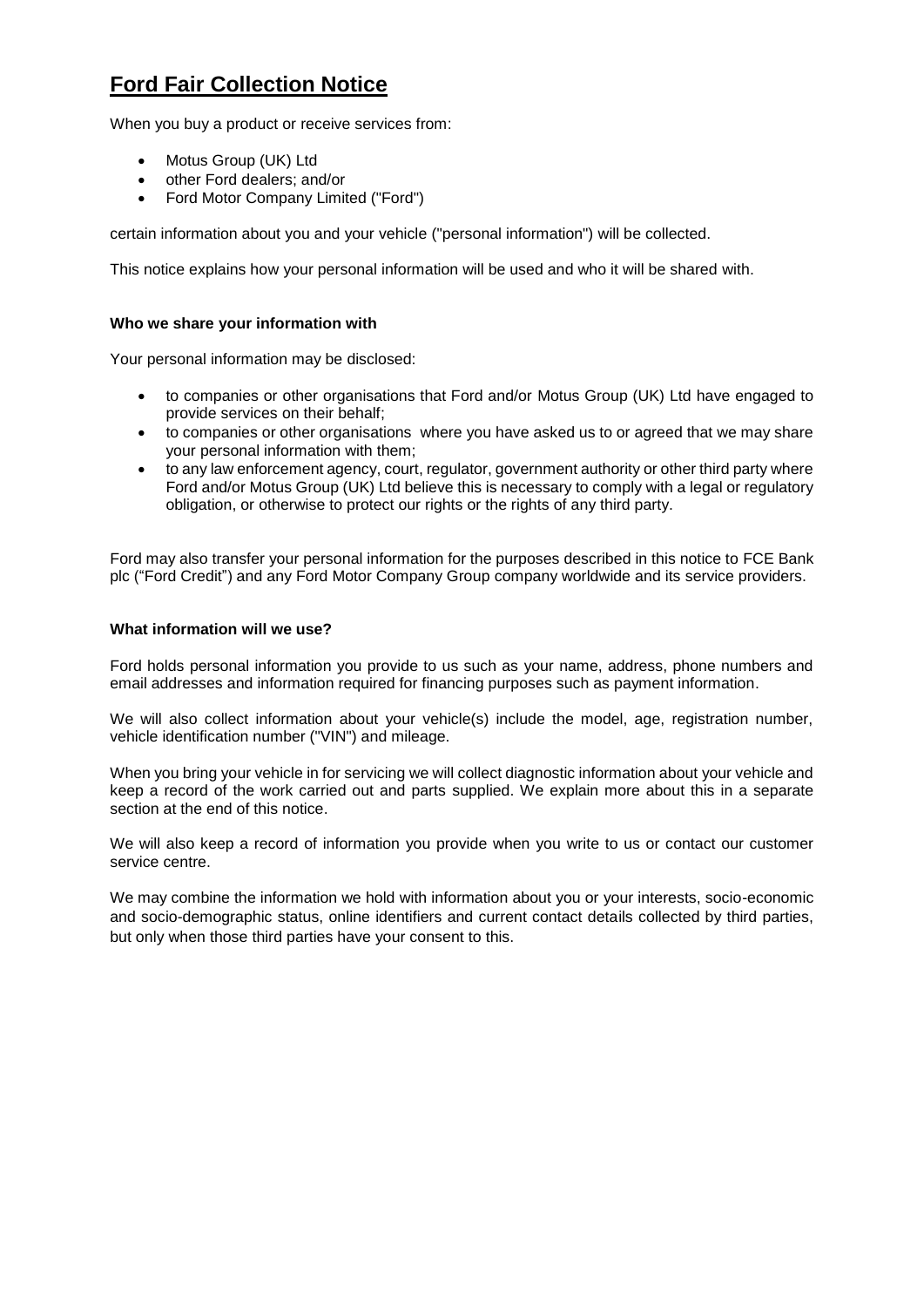#### **How do we use your information?**

We may combine and analyse your personal information to help us develop and improve our products and services, to understand our customers better, and to manage and improve our relationship with you. This could include, for example, analysing vehicle diagnostic information, conducting recalls, informing our distribution strategy, evaluating the effectiveness of our marketing and customer service, conducting market analysis and identifying products or services which may be of interest to you, and contacting you to tell you about such products and services.

We would like to make sure the communications we send you and our interactions with you are as relevant to you as possible. As a result, from time to time, we may use information about you collected from third parties (as described in the ['What information will we use?'] section above) to help us determine what Ford products and services you might be interested in. We may then send you information about those products and services in accordance with your communications preferences, and use the information we hold about you to inform our customer service centres if you contact them. We may also work with third parties to show you tailored advertising on social media platforms or, if you have consented to the use of cookies, when you browse the internet/visit other websites (please see Ford's cookie guide for more information). You can find out how to stop receiving marketing material from us in the ['Your rights'] section below.

Your information will be treated in accordance with UK law concerning data protection and may be transferred within the European Union ("EU")/European Economic Area ("EEA"), as well as to countries outside the EU/EEA (including to the USA). Ford will take reasonable steps to ensure that your personal information is adequately protected when it is transferred to countries outside the EU/EEA.

# **Your rights**

You have the right as an individual to find out what information Ford and/or Motus Group (UK) Ltd holds about you and for what purposes, as well as to make corrections if necessary. You also have the right in some circumstances to object to our continuing the processing of your personal data.

If you have questions or concerns regarding Motus Group (UK) Ltd use of your personal information, or would like to access the information that Motus Group (UK) Ltd holds about you, please contact Motus Group (UK) Ltd.

If you have questions or concerns regarding Ford's use of your personal information, or would like to access the information that Ford holds about you, please contact:

Privacy Enquiry or email: dpeurope@ford.com PO Box 616 Hull HU9 9PR

#### **Your marketing preferences**

Ford and Motus Group (UK) Ltd would like to keep you up to date with information and offers from Ford, Motus Group (UK) Ltd and from third parties whose products and services we think you would be interested in.

Please let us know if and how you would like to hear from us by ticking the boxes below.

I **want** to receive information and offers from Motus Group (UK) Ltd via the following channels: Email [] SMS [ ] Postal mail [ ] Telephone []